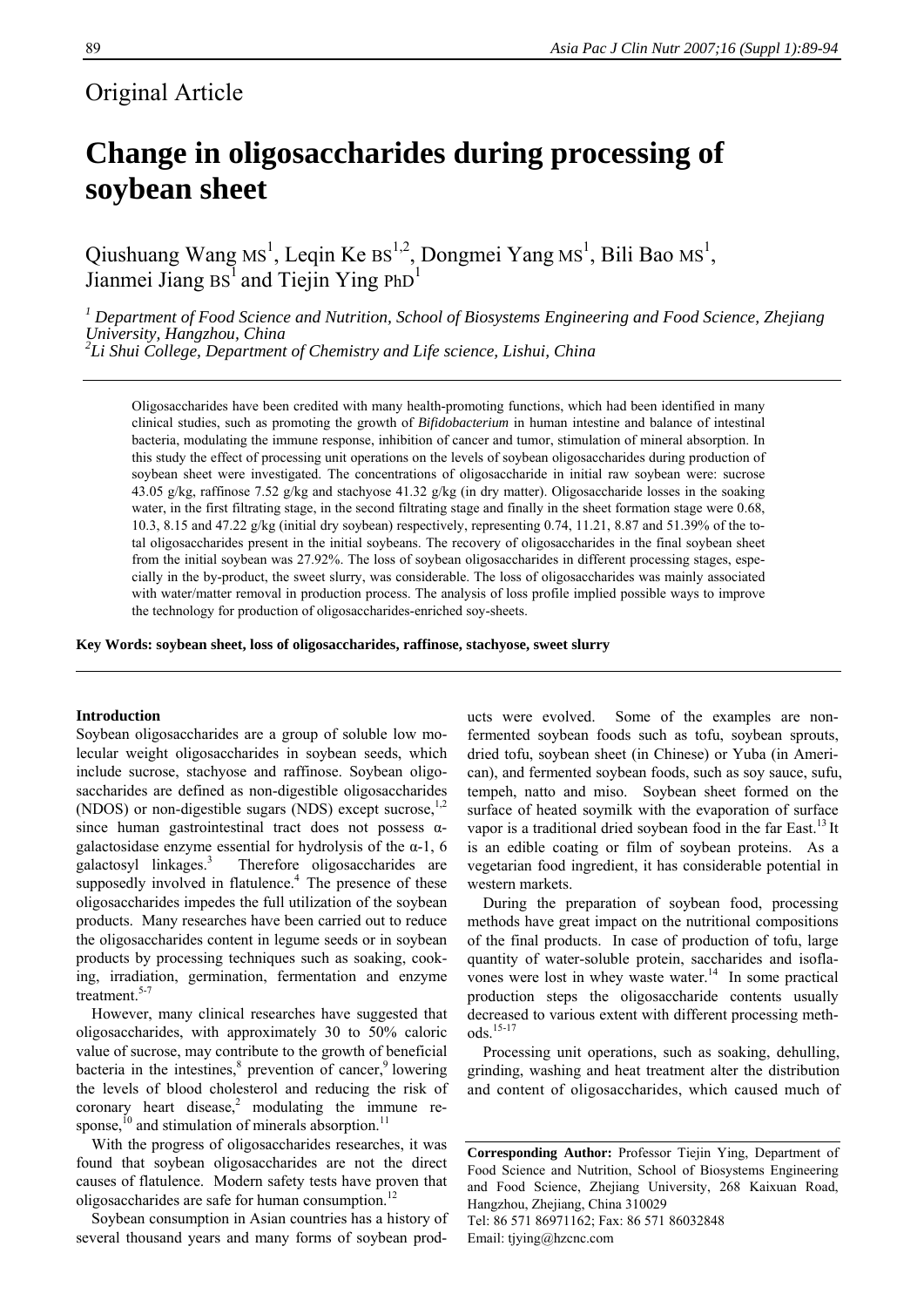raffinose and stachyose loss in final soybean products.<sup>7</sup> Fermentation with R. *oligosporus* for production of tempeh resulted in reduction of more than 80% stachyose and 50% raffinose respectively.7 Decrease of stachyose and raffinose by hydrolysis with α-galactosidase enzyme, germination and irradiation is also well-documented.<sup>18</sup> These researches emphasized the effect and importance of processing techniques on the oligosaccharides changes. Many similar researches have been done in tempeh fermentation.<sup>7,17</sup> However no report is available about oligosaccharides changes in soybean sheet production. The aim of this study is to investigate the changes of oligosaccharides during the preparation of soybean sheet and provide a basic loss profile for further study.

#### **Materials and methods**  *Materials*

Soybean was bought at a local supermarket, Hangzhou, Zhejiang, China. HPLC grade acetonitrile was purchased from Tianjin (China), double distilled deionized water was used for all HPLC analyses. Glucose, fructose, sucrose, raffinose and stachyose standards were from Sigma Chemical Co, St. Louis, MO, USA. Other reagents were of analytical grade.

#### *Production of soybean sheet*

Soybean sheet was prepared following the general processing technology as described by  $Li<sup>13</sup>$  Three batches of soybeans (20 g each) were sorted, rinsed, soaked in 46 mL deionized water at 20℃ for 12 to 14 hours, and then washed. 200 mL deionized water was added to the soaked beans, and the mixture was blended completely with a commercial blender. The soymilk slurry was then filtrated with sterile gauze for the first time. The raw soymilk was heated up to 100℃ (with stirring) and held at the same temperature for 3 to 5 min. Then the cooked soymilk was filtrated again to eliminate large particles. The heated soymilk was then poured into a flat-bottom pan and kept at 80 to 90℃ in water bath. The surface of the soymilk was under cold air circulation with a speed of 3 m/s. Soybean sheet was harvested from the surface of the soymilk in about every 10 min until no further film formation occurred. Then the soybean sheets were dried at 35 to 45℃ for 8 to 10 hours. At each stage, the volumes of water used and wastes drained were recorded and samples retained for analysis. The production flow of soybean sheet was shown in Figure 1.

#### *Extraction of oligosaccharides*

The samples to be analyzed include the soybean, the soaking water, the raw soymilk, the soybean sheet, and the sweet slurry. 2 g of finely weighed raw soybeans were ground into powder with a muller, sieved through sieve (100 mesh), defatted with hexane, and then homogenized in aqueous ethanol (70%, 20 mL) at 70℃ for one hour. The mixture was centrifuged at for 10 min, and the supernatant was condensed to 20 mL using a vacuum rotary evaporator with a water bath.<sup>19</sup> The soaking water (10 mL) was treated with saturated acetic plumbum solution (about 30%) to precipitate large molecules, and the mixture was centrifuged, then added with oxalic acid solution to eliminate the surplus of plumbum ion, centri-



Figure 1. General flow of soybean sheet production.

fuged again for 10 min, and the pH of the supernatant liquid was adjusted to 7 with NaOH and HCl solutions.<sup>20</sup> The raw soymilk was treated with the method of Chaturvedi *et al.*<sup>21</sup> 5 mL of the raw soymilk were first centrifuged for 45 mins at 4℃. Add 20 mL of ethanol  $(66.7\%)$  to the aqueous layer, and left overnight at 4°C. And then centrifuged for 15 min at 4℃. The soybean sheet was treated like the initial soybean powder. A solid to solvent ration of 1:10 was used. The sweet slurry was first adjusted pH to 9 with NaOH or HCl solutions and then stirred at 90℃ for 30 min. After centrifuging, the supernatant liquid was adjusted pH 4.5 with HCl solutions and centrifuged again.<sup>22</sup> The supernatant was ready for analysis. All the samples preparation and analysis were repeated three times.

#### *Analyses of oligosaccharides*

High Performance Liquid Chromatograph method (HPLC) was used to analyze the oligosaccharides. The method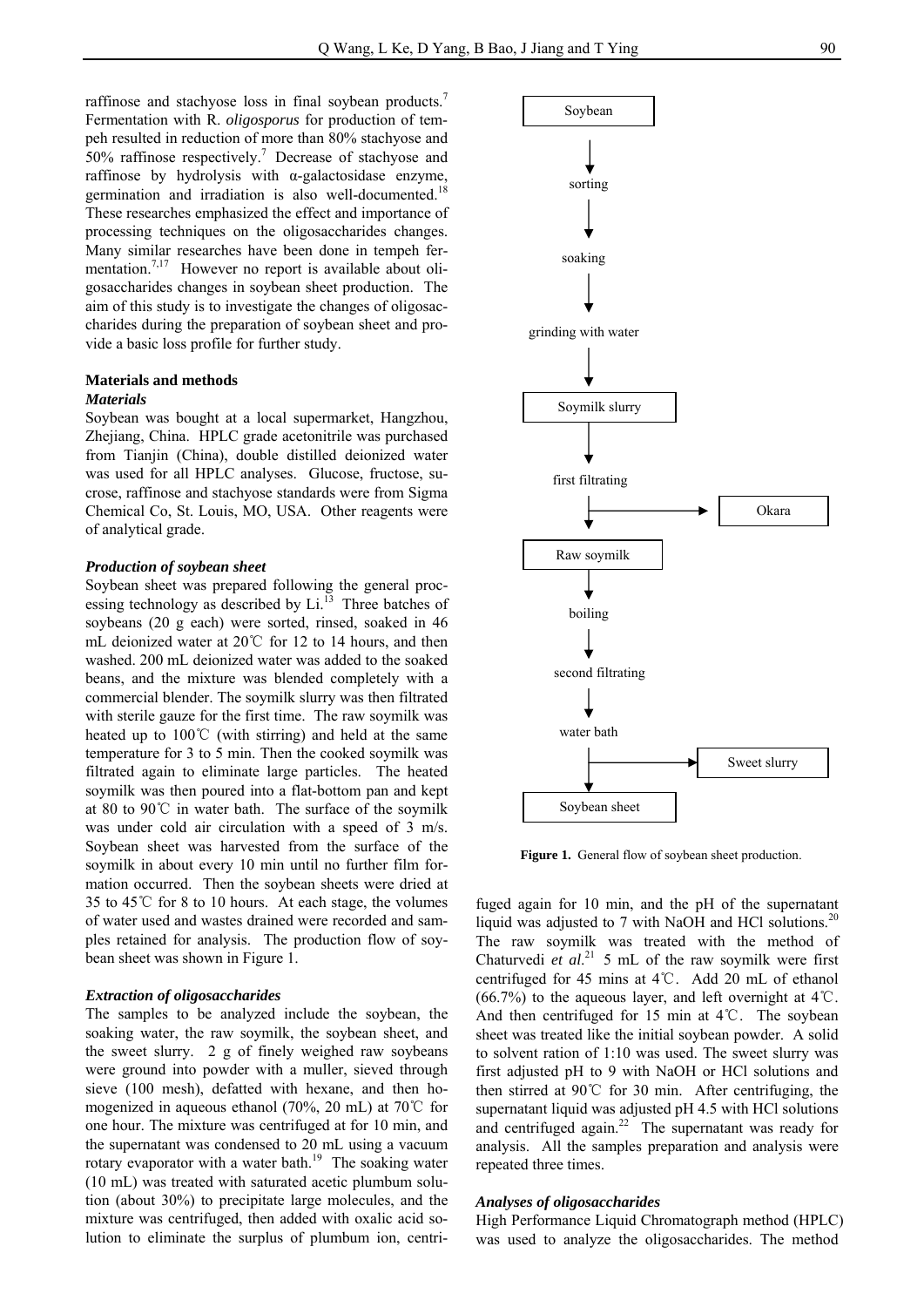**Figure 2.** Chromatograms profiles of monosaccharides and oligosaccharides detected using HPLC method from soybean powder.

Retention Minutes 4.00 5.00 6.00 7.00 8.00 9.00 10.00 11.00 12.00 13.00 14.00 15.00



Table 1. Sugar concentration in soybean products and by-products (g/kg dry weight)<sup>a</sup>

raffinose

 $a<sup>a</sup>$  From means  $\pm$  standard deviation of three duplicates for each sample.  $b<sup>b</sup>$  Fructose + glucose.  $c<sup>c</sup>$  Not collected.

used in this research was described by Martínez-Villaluenga et al.<sup>23</sup> with slight modification. HPLC system (Waters 2695, Marlborough, MA) consists of multi solvent delivery system, 717 plus auto sampler, 2414 refractive index detector. An amino-bonded column (Hypersil, 250 mm  $\times$  4.6 mm i.d.) connected with a guard column (Hypersil, 4 mm×50 mm) packed with  $C_{18}$  Porasil was used to analyze the oligosaccharides. The samples were filtrated through millipore membrane (0.45 μm) prior to HPLC analysis. The mobile phase acetonitrilewater (75:25 v/v, HPLC grade) was ultrasonicated for 30 min before chromatographic analyses. Chromatogram conditions were 40℃ column temperature, 10 μL injection volume and 1.5 mL/min flow rate.

## *Calibration curves and recovery*

Standard sugars were dried at 70℃ in vacuum oven and stored in a desiccator at room temperature prior to testing. Sugars were first dissolved in purified water and then diluted with 75% acetonitrile to get a similar condition with the mobile phase. The concentration of the standards solutions was 10 mg/mL. The standard curves were generated from eight different concentrations of sugars. The regression coefficients of the curves for sucrose, raffinose and stachyose as well as fructose and glucose were greater than 0.990. Quantification of individual sugars was achieved by comparison of the peak areas with standards. The HPLC graph and retention time of sucrose, raffinose and stachyose as well as fructose and glucose is illustrated in Figure 2.

#### *Statistical analyses*

All experimental treatments were repeated 3 times. Values shown in this paper were the average of three replicates  $\pm$  standard deviation (SD) in all the results tables. Statistical significance was analyzed using the Statistical Package for Social Science,Version 11.5 (SPSS for Windows, SPSS Inc., Chicago, IL, USA).

#### **Results**

#### *Oligosaccharide levels in raw soybeans*

stachyose

The oligosaccharides and monosaccharides contained in the raw soybean were identified mainly as sucrose, raffinose and stachyose as well as fructose and glucose (Figure 2). Sucrose (4.34%), raffinose (0.75%) and stachyose (4.13%) are the predominant sugars in soybean (Table 1).

#### *Effect of soaking on content of oligosaccharides*

The concentration of oligosaccharides left in the soaked soybeans was calculated by the initial oligosaccharides amount in the raw soybeans minus those lost in the soaking water. Soaking the soybean for 12 to 14 hours at 20℃ did not reduce the sugar content too much. The total loss of sucrose, raffinose and stachyose in the soaking water (g/kg dry matter) represented 0.74% of the total oligosaccharides in starting material (Table 1). Accordingly, the content of sucrose, raffinose and stachyose in the soaked beans were 42.89, 7.27 and 41.05 (g/kg dry matter) respectively, representing 99.26% of the total oligosaccharides content in the raw soybean. The loss amount of fructose and glucose was similar to the result

MV

0.0

10.0

20.0

fructose glucose

sucrose

30.0

40.0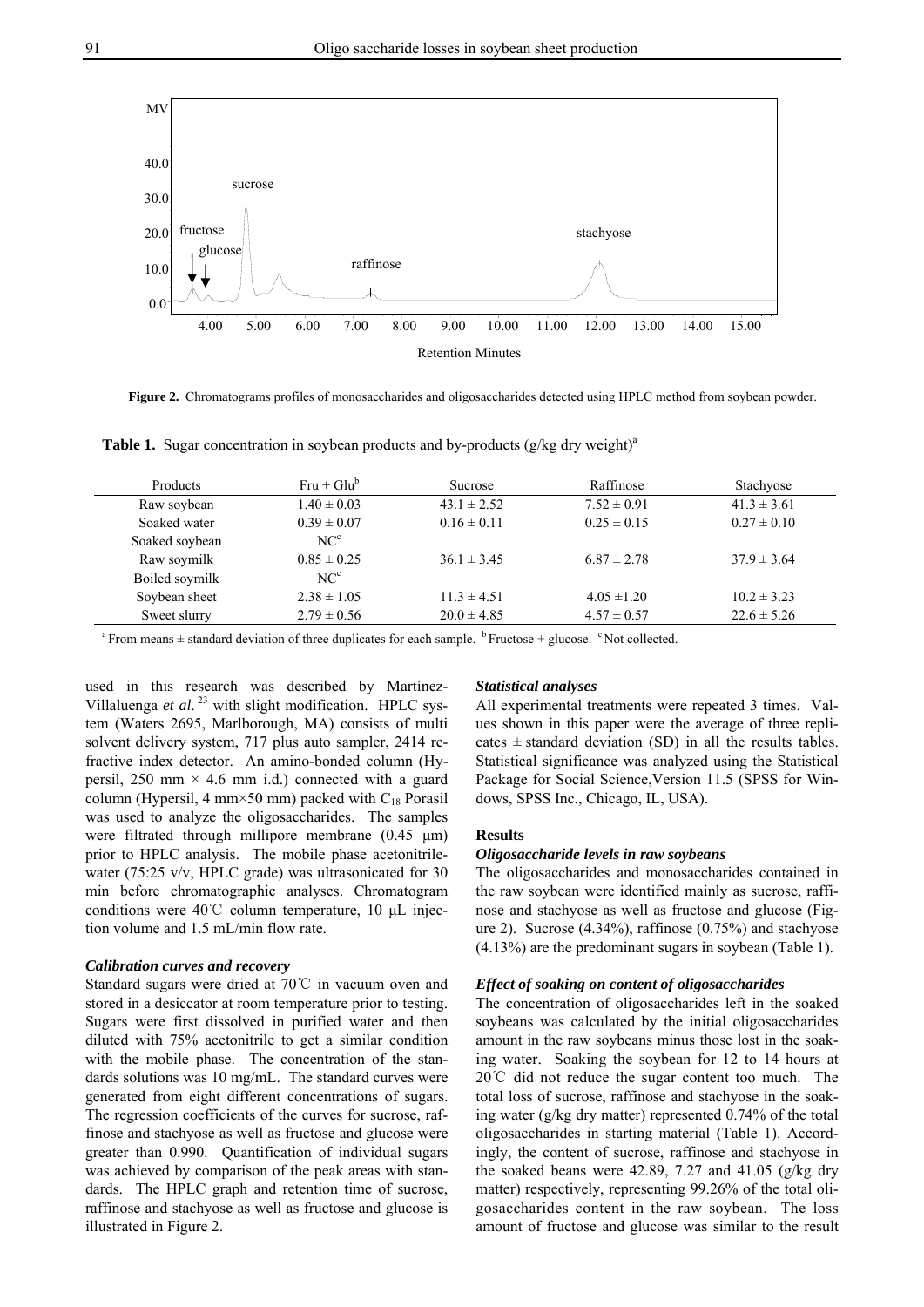

**Figure 3.** Oligosaccharides balance during soybean sheet processing.

**Table 2.** Oligosaccharides concentration in different soybean sheets (g/kg dry matter)<sup>a</sup>

| Sugar          |                              | $\overline{c}$   | 3                 | 4                            |
|----------------|------------------------------|------------------|-------------------|------------------------------|
| $Fru + Glu^b$  | $2.05 \pm 0.41$              | $1.99 \pm 0.25$  | $1.88 \pm 0.64$   | $2.07 \pm 0.56$              |
| <b>Sucrose</b> | $15.3 \pm 2.12$              | $19.3 \pm 5.14$  | $31.8 \pm 6.43$   | $43.1 \pm 8.62$              |
| Raffinose      | $5.21 \pm 1.89$              | $5.53 \pm .99$   | $5.92 \pm 1.31$   | $7.55 \pm 2.63$              |
| Stachyose      | $17.7 \pm 1.76$              | $22.9 \pm 3.24$  | $32.6 \pm 5.26$   | $43.6 \pm 3.50$              |
| Total          | $40.2 \pm 1.22$ <sup>*</sup> | $49.7 \pm .95^*$ | $72.1 \pm 3.55^*$ | $96.3 \pm 4.13$ <sup>*</sup> |

<sup>a</sup> From means  $\pm$  SD of three duplicates for each sample. <sup>b</sup> Fru + Glu, fructose + glucose. 1, 2, 3, 4 represented the first, second, third and the fourth piece of soybean sheet respectively.  $* p < 0.05$  level.

of Ruiz-Terán *et al*. 17and Sánchez-Mata *et al*. 24

# *Effects of washing, grinding and filtration on content of oligosaccharides*

The oligosaccharides lost in this stage were estimated by the amount in the soaked soybeans minus those in the raw soymilk. Washing the soaked soybeans in tap water, grinding them in purified water, as well as filtrating the soybean slurry to obtain soymilk removed 11.21% of the total oligosaccharides.

#### *Effects of cooking and the second filtrating on content of oligosaccharides*

Cooking the raw soymilk and filtrating reduced oligosaccharides by 8.87% (relative to the total oligosaccharides in the initial soybean ) (Fig 3). We observed that the content of fructose + glucose in soybean sheet increased a little compared with those in boiled soymilk (Table 1). However in general, the content of soybean oligosaccharides decreased gradually in each step (Table 1). This might be attributed to processing factors such as the hydrolysis of oligosaccharides by elevated temperatures<sup>1</sup>.

#### *Effect of sheet formation on content of oligosaccharides*

A considerable loss of oligosaccharides occurred at sheet formation stage, accounting for 27.79% (relative to the total oligosaccharides content in starting material). The amount of oligosaccharides in single soybean sheet harvested at different time was different (Table 2). The concentration of fructose + glucose and the raffinose did not change a lot in different soybean sheets. However the sucrose and stachyose content increased gradually in different soybean sheets and attained the highest level in the last piece of soybean sheet. The total content of sugar detected in each soybean sheet was significantly different  $(p<0.05)$ .

Most oligosaccharides were left in soymilk residue (the sweet slurry). This part accounted for 51.39% of the total oligosaccharides content in the initial soybean, and representing a single largest loss of oligosaccharides in the process flow of soybean sheet production. The total recovery of oligosaccharides in soybean sheet was as low as 27.79% when compared with the oligosaccharides content in the initial soybean (dry weight basis), and more than 70% of the oligosaccharides were lost in the process flow.

In summary, during the soaking, grinding and the first filtrating, the boiling and the second filtrating, and finally in the sheet formation, the losses of the oligosaccharides were 0.74%, 11.21%, 8.87% and 51.39% of the total oligosaccharides in the initial soybean respectively (Fig 3). **Discussion** 

## Differences in oligosaccharides content of soybean are most likely due to differences in variety. Egounlety *et al.*<sup>7</sup> detected different contents of oligosaccharides in soybean variety TGX 536-02D. Trugo et al.<sup>1</sup> reported the total galactosides content in the Brazilian soya beans cultivars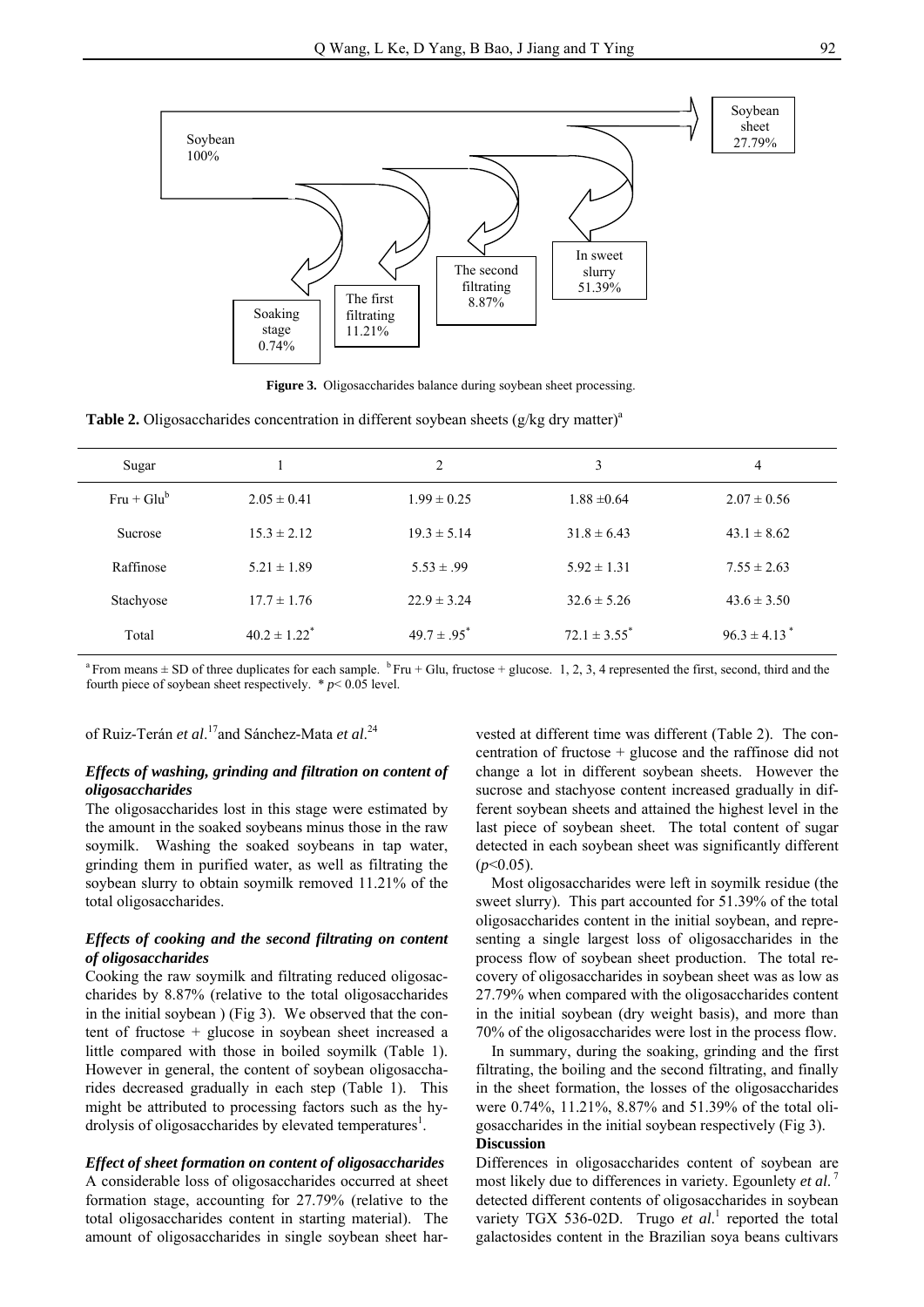ranged from 3.9 to 5.3 % and stachyose was the predominant component in all samples when the soya beans were extracted with methanol and water followed by actived charcoal clearing and acetonitrile dilution. They indicated that different extracting methods affected detected sugar contents.

However we found that both stachyose and sucrose were the dominant sugars in this soybean sample, whose concentrations was similar.

Egounlety *et al.*<sup>7</sup> observed soaking the soybean for 12 to 14 hours reduced about 25% raffinose and 20% stachyose, the loss of sucrose in soaking liquids was even more than that of raffinose when during the prepartion of tempeh. Prinyawiwatkul *et al*. 25 reported when soaking cowpea in 1: 6 water (cowpea: water, w/w) at 25℃ for 24 hours the sucrose and stachyose decreased by 39% and 18.4% respectively. Ruiz-Terán *et al*. 17 found that when the soybeans were hydrated in water at 100℃ for 30 min the oligosaccharides losses in the hydration water was 45 g/kg initial dry soybean.

Different results in oligosaccharides content detected in soaking water might be attributed to different varieties,<sup>23,26</sup> volume of soaked water, soaking temperature and soaking time.<sup>7,25</sup>

Soaking is an important operation during the preparation of soybean sheet. Soaking can make the dry beans absorb a certain volume of water, which facilitated the following grinding process.  $Li^{13}$  believed soaking made the seed soft, the seed structure loose, the protein easily extracted, the seed components diffuse into water. This contributes to the detectable sugar in the soaked water.

Washing the soaked soybeans in water could flow away the foam and ash in the soaked soybeans, which is an usual practice in soybean sheet processing. Ruiz-Terán *et al*. 17 reported in their study that washing the soaked soybeans at 60℃ reduced the oligosaccharides content during preparation of tempeh. Egounlety *et al*. 7 reported the combined effect of soaking, dehulling, washing and cooking reduced more than half of oligosaccharides in preparation of bean tempeh.

Grinding method might influence the oligosaccharides concentration in soymilk. Lasekan *et al*. 27 reported that by a fine milling the sugar content in two sorghum cultivars would be increased.

Filtrating separated non-soluble soybean residue from soymilk which guaranteed the good quality of soybean sheet. A certain amount of oligosaccharides was left in the soy residue. Inevitably this lead to certain loss of oligosaccharides.

In the sheet formation process, as water evaporates with time dry matter in the soymilk increased and the film thickness as well as the weight of the soybean sheet increased too. This was the major reason accounting for the increasing tendency in oligosaccharides content in final soybean sheets recovered later in the process.

The results from the present study indicate that soybean oligosaccharides are easily subjected to loss with various treatments, including soaking, grinding, filtrating, boiling while the last step of sheet formation accounted for the highest loss.

The by-product in soybean sheet production, the sweet slurry which contains large amount of oligosaccharides, is not fully utilized. The analysis of loss profile implies possible ways to improve technology for production of oligosaccharides enriched soy-sheets, and whilst arouses attention to make full use of the by-products in the processing of the soybean sheet.

#### **Acknowledgements**

The financial support of the project by Yong Kong Lao-lao Soybean Products Co. Ltd is gratefully acknowledged.

#### **References**

- 1. Trugo LC, Farah A, Cabral L. Oligosaccharides distribution in Brazilian soya bean cultivars. Food Chem 1995; 52: 385-387.
- 2. Voragen AGJ. Technological aspects of functional foodrelated carbohydrates. Trends in Food Sci & Tech 1998; 9: 328-335.
- 3. Reddy NR, Salunkhe DK. Changes in oligosaccharide during germination and cooking of Black Gram and fermentation of Black Gram/Rice Blend. Cereal Chem 1980; 57: 356-360.
- 4. Uwaegbute AC, Iroegbu CU, Eke O. Chemical and sensory evaluation of germinated cowpeas (*Vigna unguiculata*) and their products. Food Chem 2000; 68: 141-146.
- 5. Machaiah JP, Pednekar MD. Carbohydrate composition of low dose radiation-processed legumes and reduction in flatulence factors. Food Chem 2002; 79: 293-301.
- 6. Gote M, Umalkar H, Khan I, Khire J. Thermostable αgalactosidase from *Bacillus stearothermophilus* (NCIM 5146) and its application in the removal of flatulence causing factors from soymilk. Process Biochem 2004; 39: 1723-1729.
- 7. Egounlety M, Aworh OC. Effect of soaking, dehulling, cooking and fermentation with *Rhizopus oligosporus* on the oligosaccharides, trypsin inhibitor, phytic acid and tannins of soybean (*Glycine max* Merr.), cowpea (*Vigna unguiculata* L. Walp) and groundbean (*Macrotyloma geocarpa* Harms). J Food Eng 2003; 56: 249-254.
- 8. Tomomatsu H. Health effects of oligosaccharides. Food Tech 1994; 10: 61-65.
- 9. Pool-Zobel B, Van Loo J, Rowland I, Roberfroid MB. Experimental evidences on the potential of prebiotic fructans to reduce the risk of colon cancer. Br J Nutr 2002; 87: S273-81.
- 10. Bland EJ, Keshavarz T, Bucke C. The influence of small oligosaccharides on the immune system. Carbohydr Res 2004; 339: 1673-1678.
- 11. Nzeusseu A, Dienst D, Haufroid V, Depresseux G, Devogelaer JP, Manicourt DH. Inulin and fructooligosaccharides differ in their ability to enhance the density of cancellous and cortical bone in the axial and peripheral skeleton of growing rats. Bone 2006; 38: 394- 399.
- 12. Cui HB. The development and utilization of soybean bioactive substance. Beijing: China Light Industry Press, 2001.
- 13. Li LT. Soybean processing and utilization. Beijing: Chemistry Industry Press, 2003.
- 14. Xu L, Lamb K, Layton L, Kumar A. A membrane-based process for recovering isoflavones from a waste stream of soy processing. Food Res Int 2004; 37: 867-874.
- 15. Abdel-Gawad AS. Effect of domestic processing on oligosaccharide content of some dry legume seeds. Food Chem 1993; 46: 25-31.